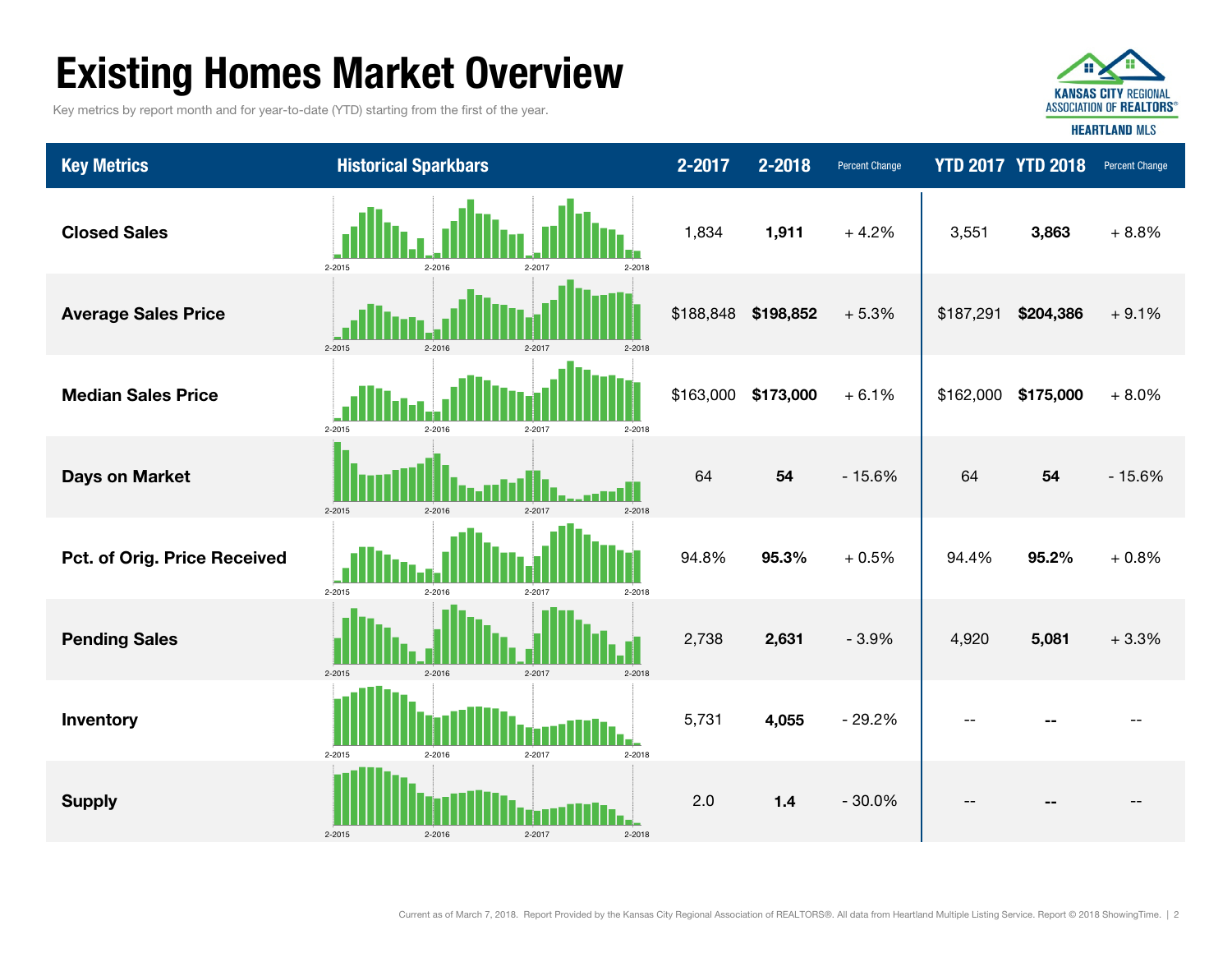### New Homes Market Overview

Key metrics by report month and for year-to-date (YTD) starting from the first of the year.



**HEARTLAND MLS** 

| <b>Key Metrics</b>           | <b>Historical Sparkbars</b>              | 2-2017    | 2-2018    | <b>Percent Change</b> |           | <b>YTD 2017 YTD 2018</b> | Percent Change |
|------------------------------|------------------------------------------|-----------|-----------|-----------------------|-----------|--------------------------|----------------|
| <b>Closed Sales</b>          | 2-2015<br>2-2016<br>2-2018<br>2-2017     | 227       | 268       | $+18.1%$              | 460       | 524                      | $+13.9%$       |
| <b>Average Sales Price</b>   | $2 - 2015$<br>$2 - 2016$<br>$2 - 2018$   | \$379,748 | \$352,282 | $-7.2%$               | \$392,097 | \$373,011                | $-4.9%$        |
| <b>Median Sales Price</b>    | 2-2015<br>$2 - 2016$<br>2-2017<br>2-2018 | \$329,593 | \$325,500 | $-1.2%$               | \$343,126 | \$336,252                | $-2.0%$        |
| <b>Days on Market</b>        | 2-2015<br>2-2016<br>2-2017<br>2-2018     | 119       | 124       | $+4.2%$               | 105       | 108                      | $+2.9%$        |
| Pct. of Orig. Price Received | 2-2015<br>2-2018<br>2-2016<br>2-2017     | 101.3%    | 101.0%    | $-0.3%$               | 101.5%    | 101.2%                   | $-0.3%$        |
| <b>Pending Sales</b>         | 2-2015<br>$2 - 2016$<br>2-2017<br>2-2018 | 392       | 415       | $+5.9%$               | 667       | 771                      | $+15.6%$       |
| Inventory                    | 2-2015<br>2-2016<br>2-2017<br>2-2018     | 1,725     | 1,797     | $+4.2%$               |           |                          |                |
| <b>Supply</b>                | $2 - 2015$<br>2-2016<br>2-2017<br>2-2018 | 5.6       | 5.4       | $-3.6%$               | $-$       |                          |                |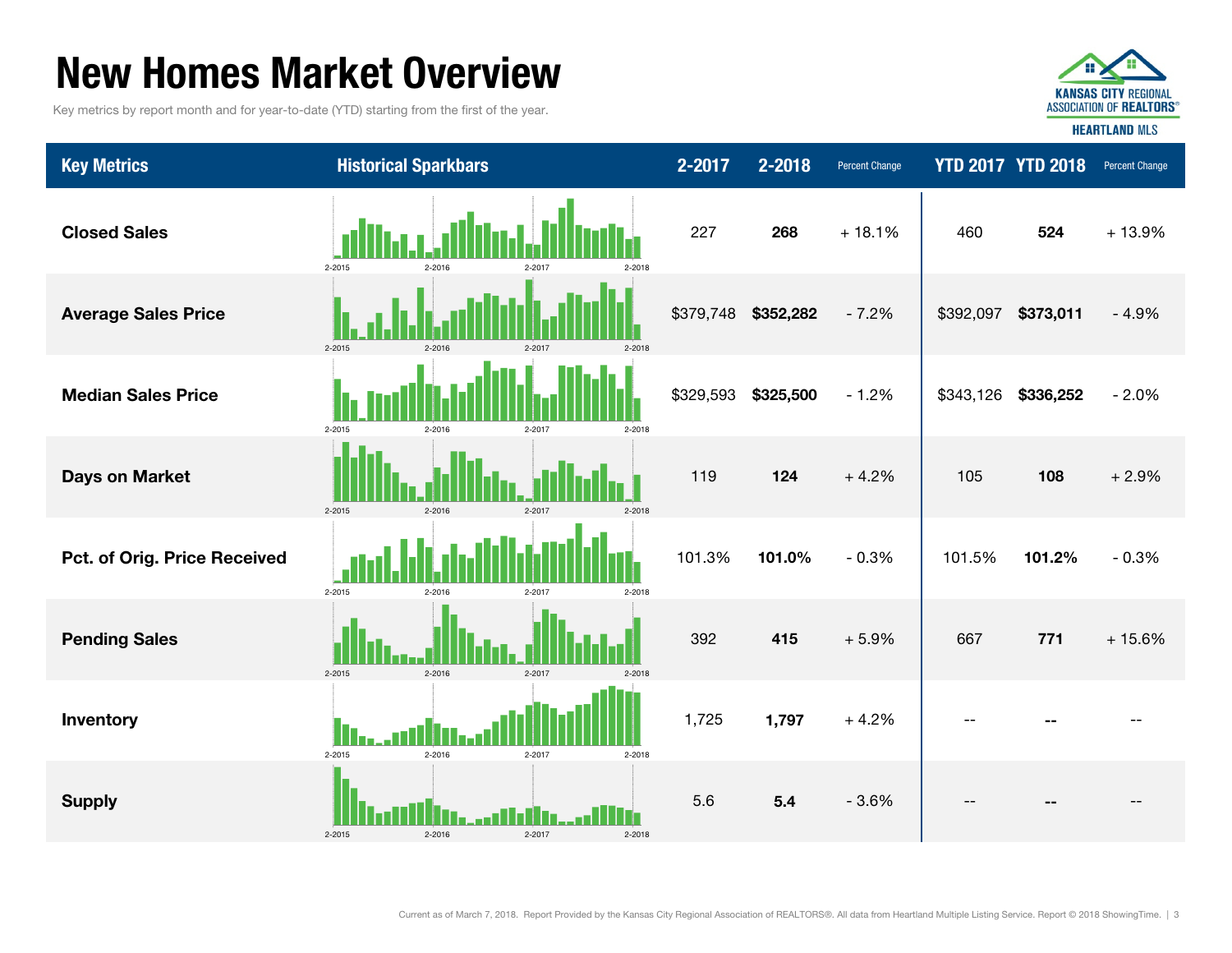# New and Existing Homes Combined Activity Overview

Key metrics by report month and for year-to-date (YTD) starting from the first of the year.



| <b>Key Metrics</b>           | <b>Historical Sparkbars</b>                          | 2-2017    | 2-2018    | Percent Change |           | <b>YTD 2017 YTD 2018</b> | Percent Change |
|------------------------------|------------------------------------------------------|-----------|-----------|----------------|-----------|--------------------------|----------------|
| <b>Closed Sales</b>          | 2-2015<br>2-2016<br>2-2017<br>2-2018                 | 2,061     | 2,179     | $+5.7%$        | 4,011     | 4,387                    | $+9.4%$        |
| <b>Average Sales Price</b>   | $2 - 2015$<br>2-2016<br>$2 - 2017$<br>2-2018         | \$209,894 | \$217,757 | $+3.7%$        | \$210,820 | \$224,578                | $+6.5%$        |
| <b>Median Sales Price</b>    | 2-2015<br>2-2016<br>2-2017<br>2-2018                 | \$176,500 | \$187,500 | $+6.2%$        |           | \$175,000 \$190,000      | $+8.6%$        |
| <b>Days on Market</b>        | $2 - 2015$<br>$2 - 2018$<br>$2 - 2016$<br>$2 - 2017$ | 70        | 63        | $-10.0%$       | 69        | 61                       | $-11.6%$       |
| Pct. of Orig. Price Received | 2-2015<br>$2 - 2016$<br>2-2017<br>2-2018             | 95.5%     | 96.0%     | $+0.5%$        | 95.2%     | 96.0%                    | $+0.8%$        |
| <b>Pending Sales</b>         | $2 - 2015$<br>$2 - 2016$<br>$2 - 2017$<br>2-2018     | 3,130     | 3,046     | $-2.7%$        | 5,587     | 5,852                    | $+4.7%$        |
| Inventory                    | 2-2015<br>2-2017<br>2-2018<br>2-2016                 | 7,456     | 5,852     | $-21.5%$       |           |                          |                |
| <b>Supply</b>                | $2 - 2015$<br>2-2017<br>$2 - 2016$<br>2-2018         | 2.3       | 1.8       | $-21.7%$       | --        | --                       |                |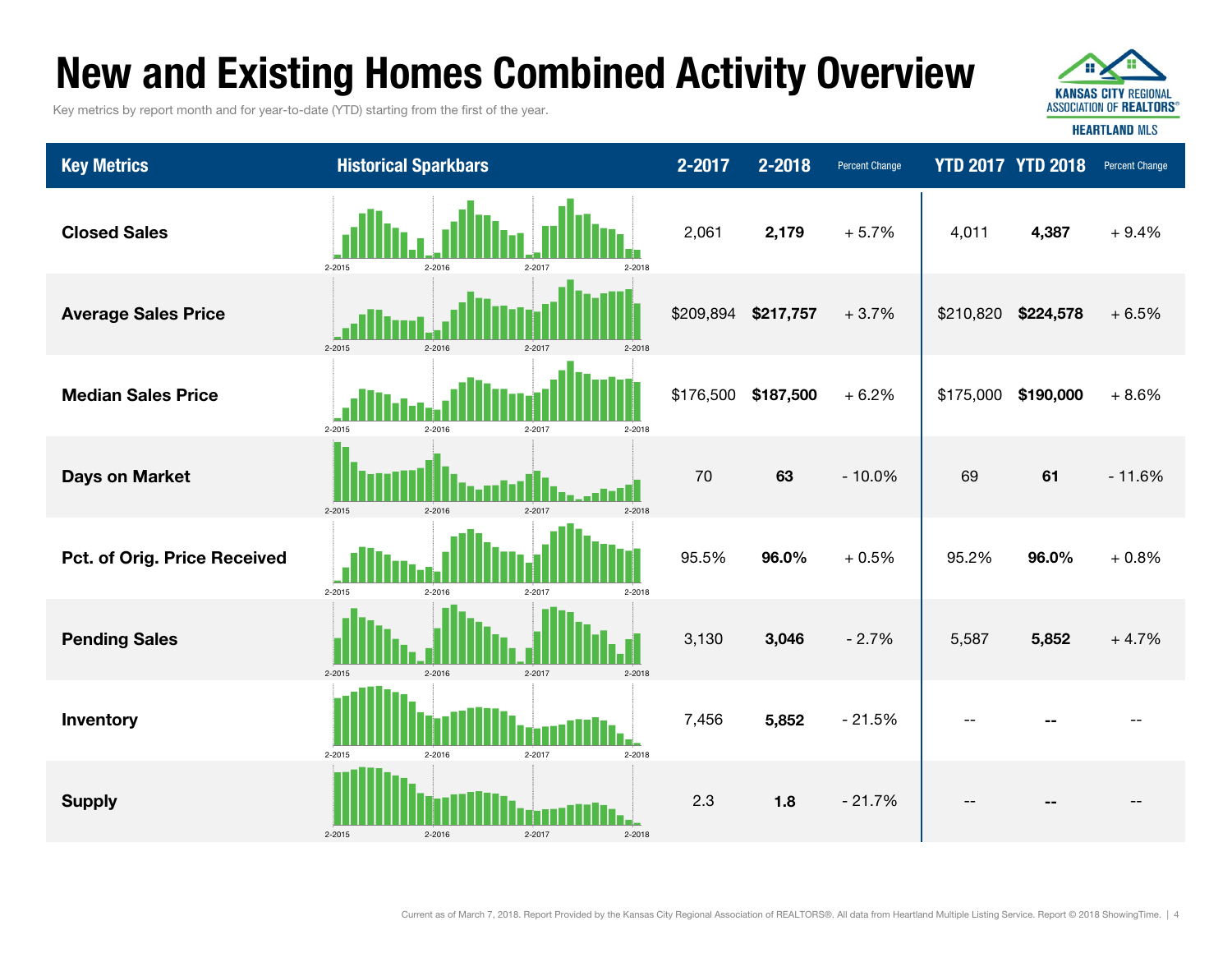### Closed Sales

A count of the actual sales that closed in a given month.





| <b>Closed Sales</b> | <b>Existing Homes</b> | Year-Over-Year<br>Change | <b>New Homes</b> | Year-Over-Year<br>Change |
|---------------------|-----------------------|--------------------------|------------------|--------------------------|
| Mar-2017            | 2,899                 | $+2.9\%$                 | 348              | $+22.5%$                 |
| Apr-2017            | 2,934                 | -6.0%                    | 332              | $-1.8%$                  |
| May-2017            | 3,747                 | $+2.7%$                  | 412              | $+17.0%$                 |
| Jun-2017.           | 4,042                 | $+0.7%$                  | 458              | $+16.8\%$                |
| Jul-2017            | 3,431                 | $-0.2\%$                 | 326              | $+0.3%$                  |
| Aug-2017            | 3,494                 | +2.6%                    | 309              | $-8.0\%$                 |
| Sep-2017            | 3.047                 | -4.4%                    | 298              | $+1.7%$                  |
| Oct-2017            | 2,846                 | $+2.4%$                  | 311              | $+4.4%$                  |
| Nov-2017            | 2,779                 | $+8.0\%$                 | 332              | $+28.2%$                 |
| Dec-2017            | 2,573                 | $-1.4\%$                 | 315              | $-3.7%$                  |
| Jan-2018            | 1,952                 | $+13.7%$                 | 256              | $+9.9\%$                 |
| Feb-2018            | 1,911                 | +4.2%                    | 268              | $+18.1%$                 |
| 12-Month Avg        | 2,971                 | +1.5%                    | 330              | $+8.2%$                  |

#### Historical Closed Sales by Month

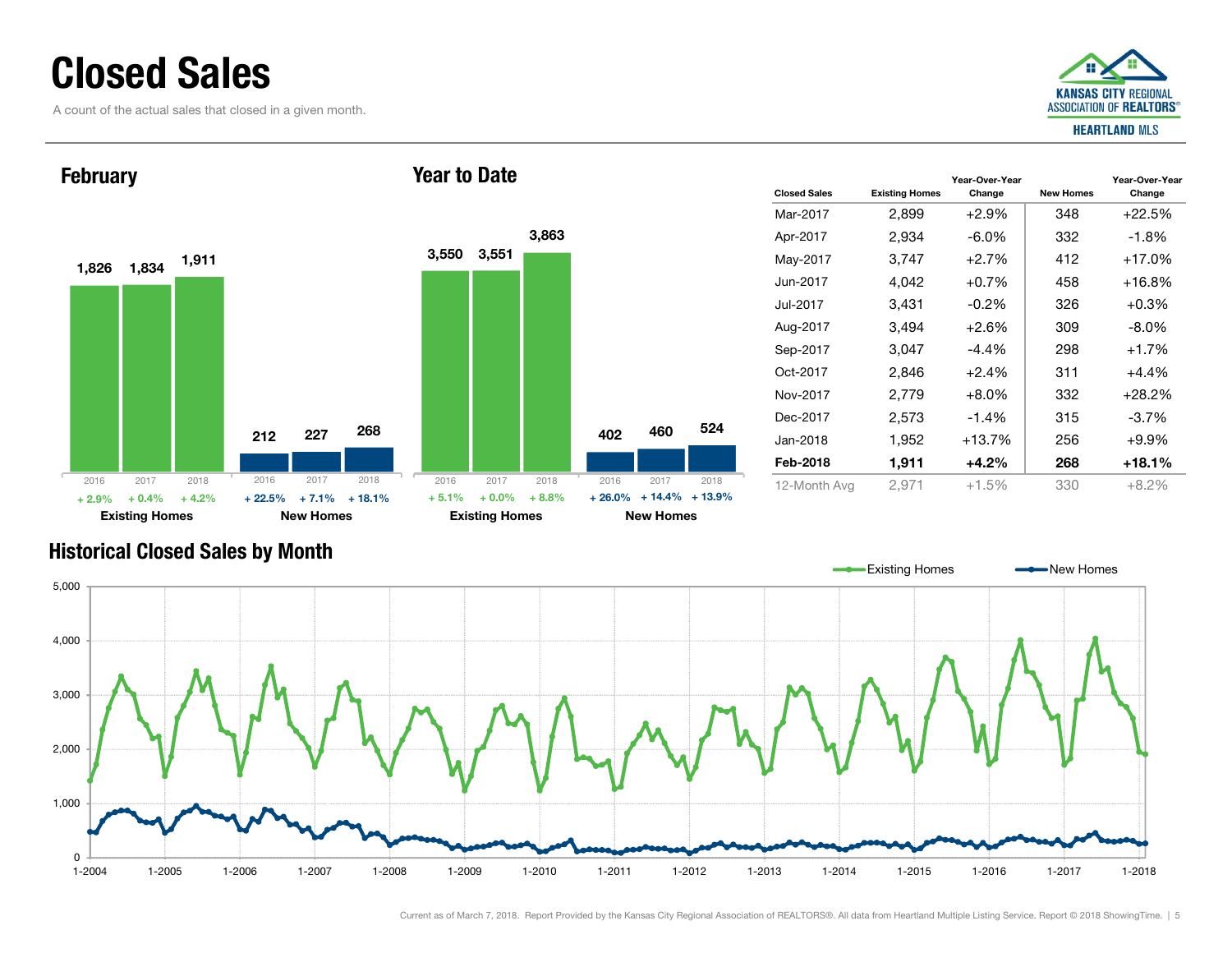### Average Sales Price

**February** 

Average sales price for all closed sales, not accounting for seller concessions, in a given month.



#### \$173,713 \$188,848 \$198,852 \$349,594 \$379,748 \$352,282 Existing Homes New Homes \$171,909 \$187,291 \$204,386 \$358,148 \$392,097 Existing Homes New Homes 2016 2017 2018 + 8.7% $\%$  + 5.3% - 8.9% + 8.6% - 7.2% + 2.6% + 8.9% + 9.1% - 5.3% + 9.5% - 4.9% 2016 2017 2018 2016 2017 2018 2016 2017 2018  $+4.6%$  $\%$  + 8.7% + 5.3% - 8.9% + 8.6% - 7.2% + 2.6% + 8.9% + 9.1% - 5.3%

| Avg. Sales Price | <b>Existing Homes</b> | Year-Over-Year<br>Change | <b>New Homes</b> | Year-Over-Year<br>Change |
|------------------|-----------------------|--------------------------|------------------|--------------------------|
|                  |                       |                          |                  |                          |
| Mar-2017         | \$200,041             | +8.4%                    | \$357,981        | $+0.4%$                  |
| Apr-2017         | \$203,361             | $+4.4\%$                 | \$361,633        | $-1.7%$                  |
| May-2017         | \$217,660             | $+6.7\%$                 | \$377,204        | $+2.1%$                  |
| Jun-2017         | \$223,686             | +4.4%                    | \$389,039        | $+1.6%$                  |
| Jul-2017         | \$215,231             | $+3.3%$                  | \$386,468        | $+2.2%$                  |
| Aug-2017         | \$213,620             | $+3.8\%$                 | \$377,827        | $-2.7%$                  |
| Sep-2017         | \$207,645             | $+4.2%$                  | \$379,194        | $-1.6%$                  |
| Oct-2017         | \$208,377             | $+5.0%$                  | \$401,229        | $+7.1%$                  |
| Nov-2017         | \$210,238             | $+7.9\%$                 | \$393,339        | $+2.7%$                  |
| Dec-2017         | \$211,143             | $+9.0\%$                 | \$377,873        | $+0.9%$                  |
| Jan-2018         | \$209,812             | $+13.0\%$                | \$394,711        | $-2.3%$                  |
| Feb-2018         | \$198,852             | $+5.3%$                  | \$352,282        | $-7.2\%$                 |
| 12-Month Avg*    | \$199,369             | +5.8%                    | \$378,171        | +0.3%                    |

Historical Average Sales Price by Month

\* Avg. Sales Price for all properties from March 2017 through February 2018. This is not the average of the individual figures above.



Year to Date

\$373,011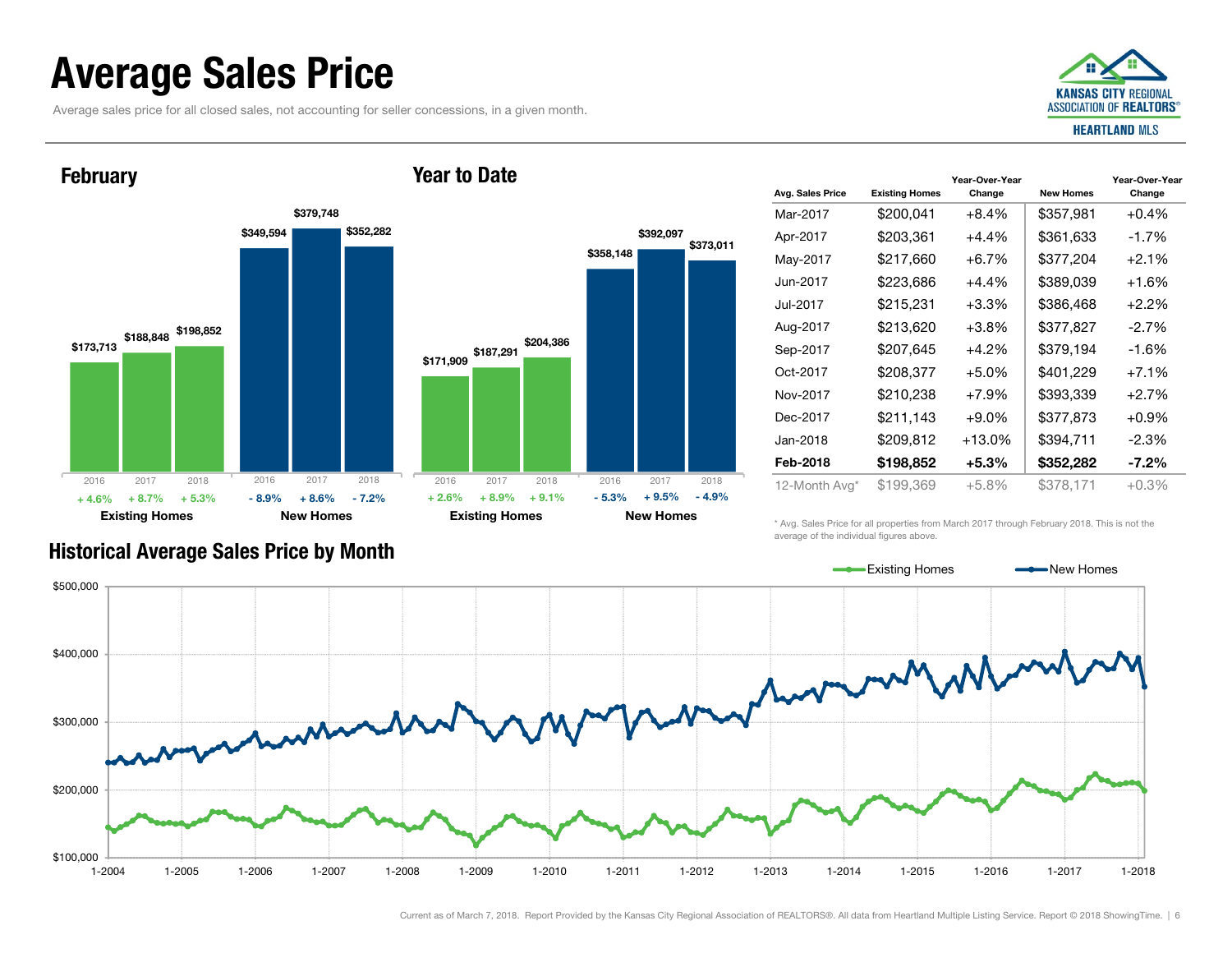### Median Sales Price

Point at which half of the sales sold for more and half sold for less, not accounting for seller concessions, in a given month.



#### **February**





| <b>Median Sales Price</b> | <b>Existing Homes</b> | Year-Over-Year<br>Change | <b>New Homes</b> | Year-Over-Year<br>Change |
|---------------------------|-----------------------|--------------------------|------------------|--------------------------|
| Mar-2017                  | \$168,000             | $+7.0%$                  | \$325,628        | $+0.2%$                  |
| Apr-2017                  | \$176,000             | $+4.3%$                  | \$329,500        | $-3.1\%$                 |
| May-2017                  | \$186,000             | $+5.1%$                  | \$358,950        | $+8.2\%$                 |
| Jun-2017                  | \$193,500             | $+7.5%$                  | \$357,225        | $+4.7%$                  |
| Jul-2017                  | \$187,500             | $+5.1%$                  | \$359,280        | $+3.2%$                  |
| Aug-2017                  | \$185,000             | $+5.7%$                  | \$349,900        | $-3.8\%$                 |
| Sep-2017                  | \$180.000             | $+5.9\%$                 | \$345,000        | $-2.4\%$                 |
| Oct-2017                  | \$178,500             | $+6.2\%$                 | \$359,435        | $+0.9\%$                 |
| Nov-2017                  | \$180,000             | $+9.1%$                  | \$349,925        | -1.6%                    |
| Dec-2017                  | \$177,000             | $+7.9%$                  | \$334,780        | $-1.3%$                  |
| Jan-2018                  | \$175,000             | $+9.4%$                  | \$358,432        | $-0.2\%$                 |
| Feb-2018                  | \$173,000             | $+6.1%$                  | \$325,500        | $-1.2\%$                 |
| 12-Month Avg*             | \$170,000             | $+5.9%$                  | \$344,950        | $+0.7\%$                 |

Historical Median Sales Price by Month

\* Median Sales Price for all properties from March 2017 through February 2018. This is not the average of the individual figures above.



#### Current as of March 7, 2018. Report Provided by the Kansas City Regional Association of REALTORS®. All data from Heartland Multiple Listing Service. Report © 2018 ShowingTime. | 7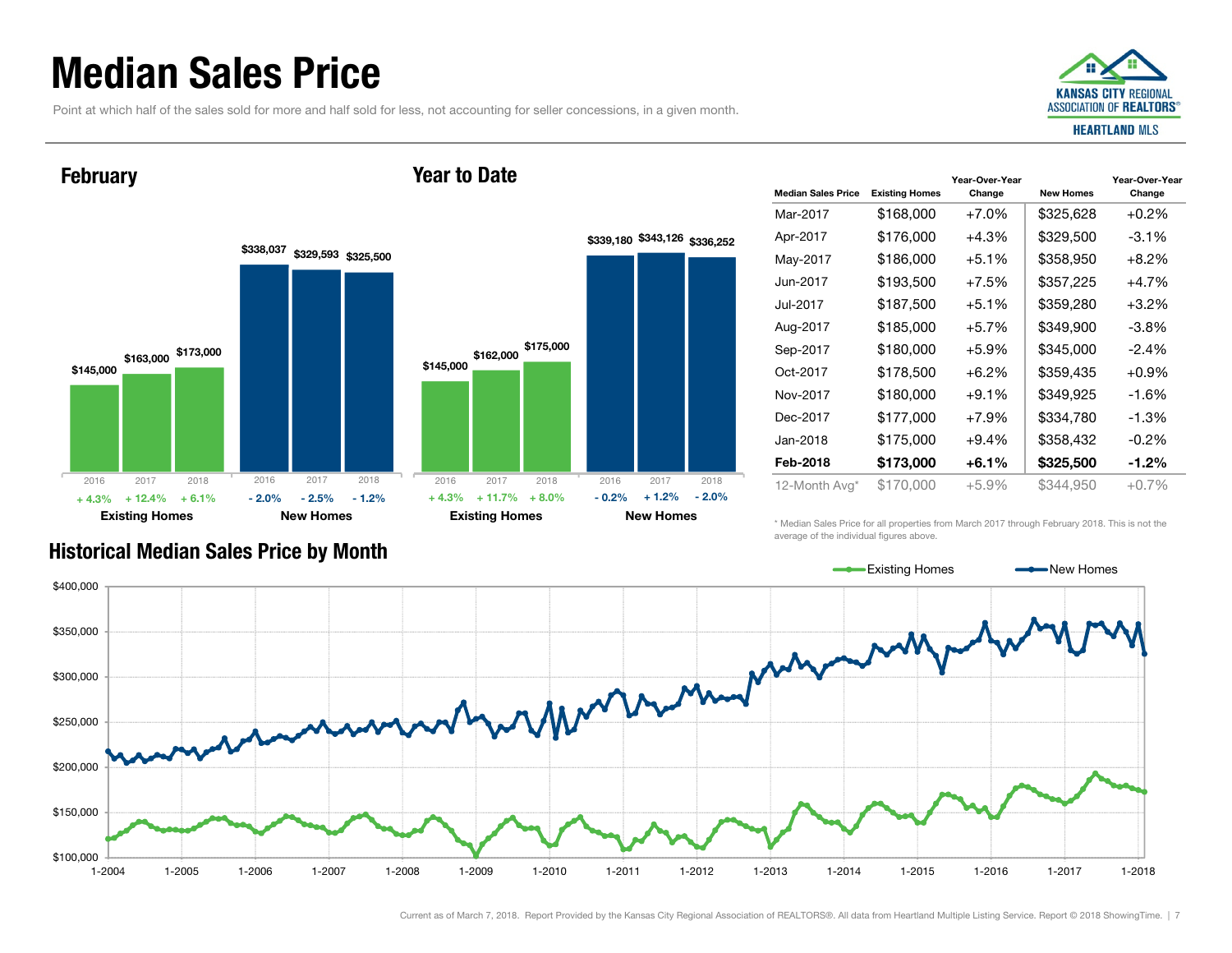# Days on Market Until Sale

Average number of days between when a property is listed and when an offer is accepted in a given month.



#### 8013464119 54124Existing Homes New Homes **February** 781256410554108Existing Homes New Homes Year to Date2016 2017 2018 - 20.0%- 11.1% $\%$  - 20.0% - 15.6% - 10.1% - 11.2% + 4.2% - 12.4% - 17.9% - 15.6% - 9.4% - 16.0% + 2.9% 2016 2017 2018 20162017 2018 2016 2017 2018

| Days on Market | <b>Existing Homes</b> | Year-Over-Year<br>Change | <b>New Homes</b> | Year-Over-Year<br>Change |
|----------------|-----------------------|--------------------------|------------------|--------------------------|
| Mar-2017       | 56                    | $-18.8%$                 | 131              | +4.8%                    |
| Apr-2017       | 49                    | $-15.5%$                 | 128              | $-17.9%$                 |
| May-2017       | 42                    | $-17.6%$                 | 143              | $-8.3\%$                 |
| Jun-2017       | 39                    | $-20.4%$                 | 140              | $-2.1\%$                 |
| Jul-2017       | 38                    | $-15.6%$                 | 122              | $-17.0%$                 |
| Aug-2017       | 42                    | $-17.6%$                 | 118              | $-3.3\%$                 |
| Sep-2017       | 43                    | $-15.7%$                 | 130              | $+0.8%$                  |
| Oct-2017       | 46                    | $-17.9%$                 | 139              | $+19.8%$                 |
| Nov-2017       | 45                    | $-15.1%$                 | 115              | $+1.8%$                  |
| Dec-2017       | 48                    | $-15.8%$                 | 112              | $+17.9%$                 |
| Jan-2018       | 54                    | $-15.6%$                 | 90               | $-2.2%$                  |
| Feb-2018       | 54                    | -15.6%                   | 124              | $+4.2%$                  |
| 12-Month Avg*  | 55                    | $-17.0\%$                | 128              | $-1.6\%$                 |

#### Historical Days on Market Until Sale by Month

\* Days on Market for all properties from March 2017 through February 2018. This is not the average of the individual figures above.

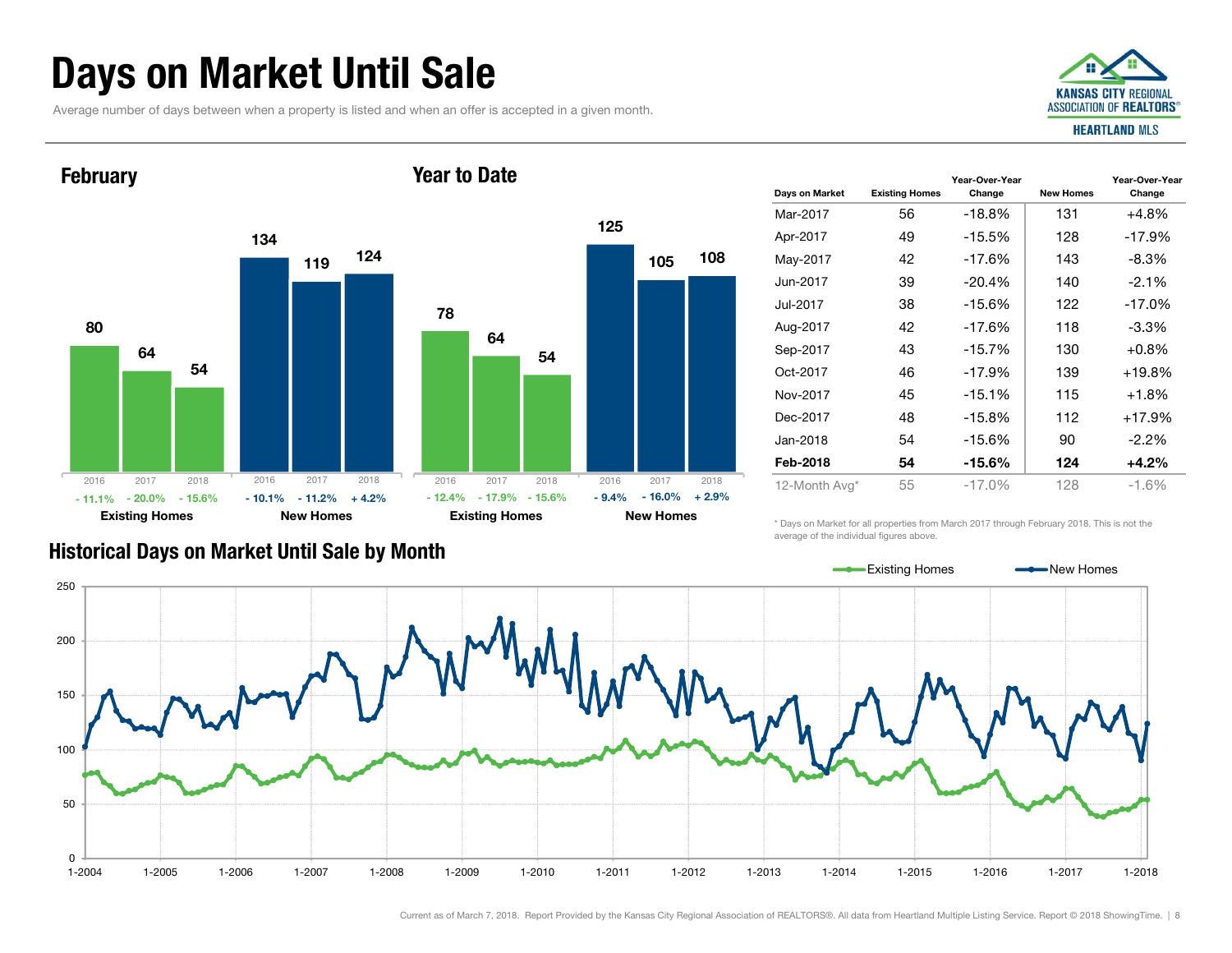# Percentage of Original List Price Received

Percentage found when dividing a property's sales price by its original list price, then taking the average for all properties sold in a given month, not accounting for seller concessions.



#### **February**

#### Year to Date



| Pct. of Orig. Price<br><b>Received</b> | <b>Existing Homes</b> | Year-Over-Year<br>Change | <b>New Homes</b> | Year-Over-Year<br>Change |
|----------------------------------------|-----------------------|--------------------------|------------------|--------------------------|
| Mar-2017                               | 95.8%                 | $+0.6\%$                 | 101.7%           | $+0.4%$                  |
| Apr-2017                               | 97.1%                 | $+0.5\%$                 | 101.7%           | $0.0\%$                  |
| May-2017                               | 97.6%                 | $+0.6\%$                 | 101.7%           | $+0.4%$                  |
| Jun-2017.                              | 97.8%                 | $+0.4\%$                 | 101.8%           | $+0.6\%$                 |
| Jul-2017                               | 97.3%                 | $+0.3%$                  | 102.4%           | $+0.7%$                  |
| Aug-2017                               | 96.8%                 | $+0.7%$                  | 101.5%           | $-0.4%$                  |
| Sep-2017                               | 96.1%                 | $+0.4%$                  | 101.9%           | $+0.3%$                  |
| Oct-2017                               | 95.8%                 | $+0.7%$                  | 102.1%           | $+0.2%$                  |
| Nov-2017                               | 95.8%                 | $+0.6\%$                 | 101.3%           | $-0.6%$                  |
| Dec-2017                               | 95.4%                 | $+0.6\%$                 | 101.4%           | $+0.1%$                  |
| Jan-2018                               | 95.1%                 | $+1.3%$                  | 101.4%           | $-0.2\%$                 |
| Feb-2018                               | 95.3%                 | $+0.5\%$                 | 101.0%           | $-0.3\%$                 |
| 12-Month Avg*                          | 95.9%                 | $+0.6%$                  | 101.6%           | $+0.1%$                  |

\* Pct. of Orig. Price Received for all properties from March 2017 through February 2018. This is not the average of the individual figures above.



#### Current as of March 7, 2018. Report Provided by the Kansas City Regional Association of REALTORS®. All data from Heartland Multiple Listing Service. Report © 2018 ShowingTime. | 9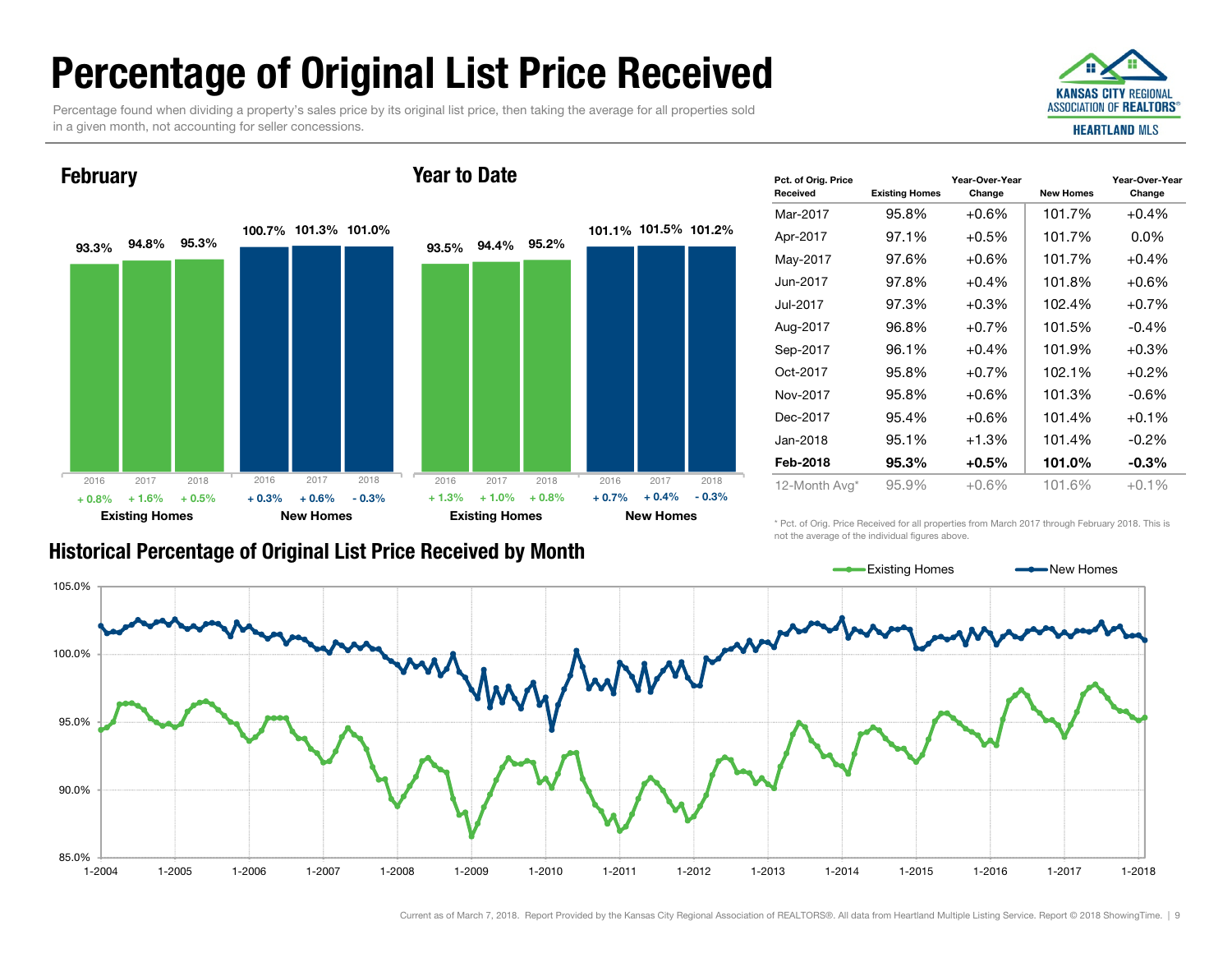## Pending Sales

A count of the properties on which offers have been accepted in a given month.



Year-Over-Year Change



| <b>Historical Pending Sales by Month</b> |  |  |  |  |
|------------------------------------------|--|--|--|--|
|------------------------------------------|--|--|--|--|



| $A \cap A$ $A$ $\sim$ $A$ $A$ $A$ $\sim$ $A$ | $\cap$ $\cap$ $\sup$ $\wedge$ | .0.001   | ∩ 1 フ | $. 4 \cap 00$ |
|----------------------------------------------|-------------------------------|----------|-------|---------------|
| Feb-2018                                     | 2,631                         | $-3.9\%$ | 415   | $+5.9\%$      |
| Jan-2018                                     | 2,450                         | $+12.3%$ | 356   | $+29.5%$      |
| Dec-2017                                     | 1,938                         | $+13.1%$ | 277   | $+49.7%$      |
| Nov-2017                                     | 2.344                         | $+5.3%$  | 266   | $+18.2%$      |
| Oct-2017                                     | 2.839                         | $+8.7%$  | 330   | $+19.6%$      |
| Sep-2017                                     | 2.731                         | $-0.7%$  | 276   | $+5.7%$       |
| Aug-2017                                     | 3.085                         | $+1.7%$  | 325   | $+8.0\%$      |
| Jul-2017                                     | 3.241                         | $-0.4%$  | 283   | $+6.4%$       |
| Jun-2017                                     | 3.575                         | $+7.2%$  | 340   | $+1.5%$       |
| May-2017                                     | 3,579                         | $-0.1%$  | 404   | $+12.2%$      |
| Apr-2017                                     | 3,693                         | $-2.5%$  | 435   | $+1.2%$       |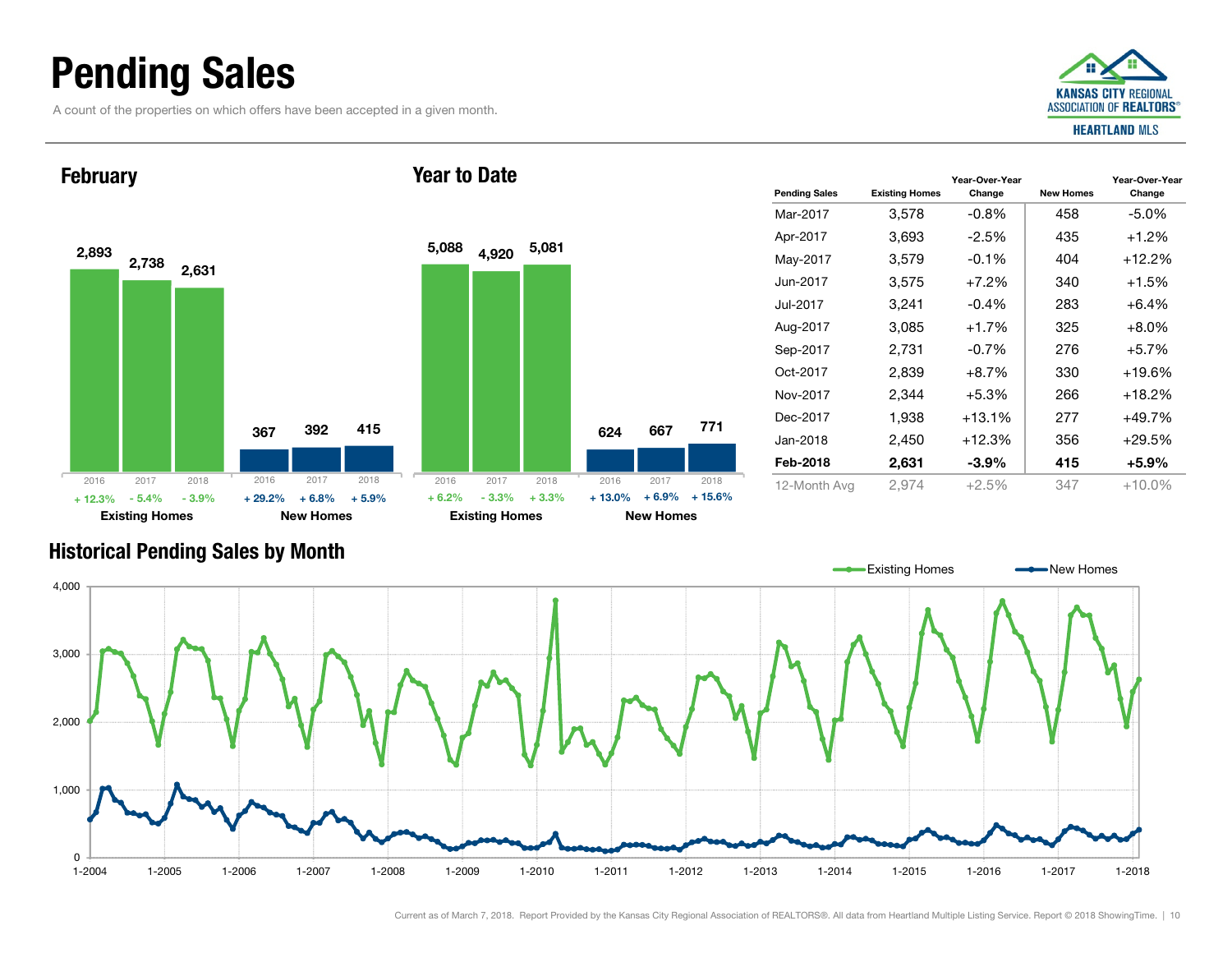# **Inventory**

The number of properties available for sale in active status at the end of a given month.



#### Inventory Existing Homes Mar-2017Jun-2017Jul-2017Oct-2017Nov-2017Dec-2017Jan-2018Feb-20187,001 1,557 5,731 1,725 4,055 1,797 Existing Homes **New Homes** New Homes February 2016 2017 2018  $\%$  - 18.1% - 29.2% - 2.7% % - 29.2% - 2.7% + 10.8% +  $4.2\%$ 2016 2017 2018 - 23.8%

| Inventory     | <b>Existing Homes</b> | Year-Over-Year<br>Change | <b>New Homes</b> | Year-Over-Year<br>Change |
|---------------|-----------------------|--------------------------|------------------|--------------------------|
| Mar-2017      | 5,953                 | $-17.8%$                 | 1,708            | $+12.1%$                 |
| Apr-2017      | 6,036                 | $-22.1%$                 | 1,675            | $+10.1%$                 |
| May-2017      | 6,249                 | $-20.9%$                 | 1,624            | $+10.6%$                 |
| Jun-2017      | 6,670                 | $-19.2%$                 | 1,651            | $+14.4%$                 |
| Jul-2017      | 6,746                 | $-18.7%$                 | 1,700            | $+15.1%$                 |
| Aug-2017      | 6,676                 | $-18.2%$                 | 1,707            | $+12.9%$                 |
| Sep-2017      | 6,871                 | $-14.9%$                 | 1,794            | $+14.1\%$                |
| Oct-2017      | 6,508                 | $-15.5%$                 | 1,819            | $+12.1%$                 |
| Nov-2017      | 5,964                 | $-16.9%$                 | 1,848            | $+11.3%$                 |
| Dec-2017      | 5,084                 | $-17.7%$                 | 1,820            | $+11.8%$                 |
| Jan-2018      | 4,468                 | $-23.8%$                 | 1,805            | $+6.2%$                  |
| Feb-2018      | 4,055                 | $-29.2\%$                | 1,797            | +4.2%                    |
| 12-Month Avg* | 5,940                 | -19.3%                   | 1.746            | $+11.1%$                 |

### **Existing Homes** New Homes <u>andr</u> 25,000 20,000 15,000 10,000 5,000 0 $1 - 2004$  $1 - 2018$ 1-2004 1-2005 1-2006 1-2007 1-2008 1-2009 1-2010 1-2011 1-2012 1-2013 1-2014 1-2015 1-2016 1-2017 1-2018

Historical Inventory by Month